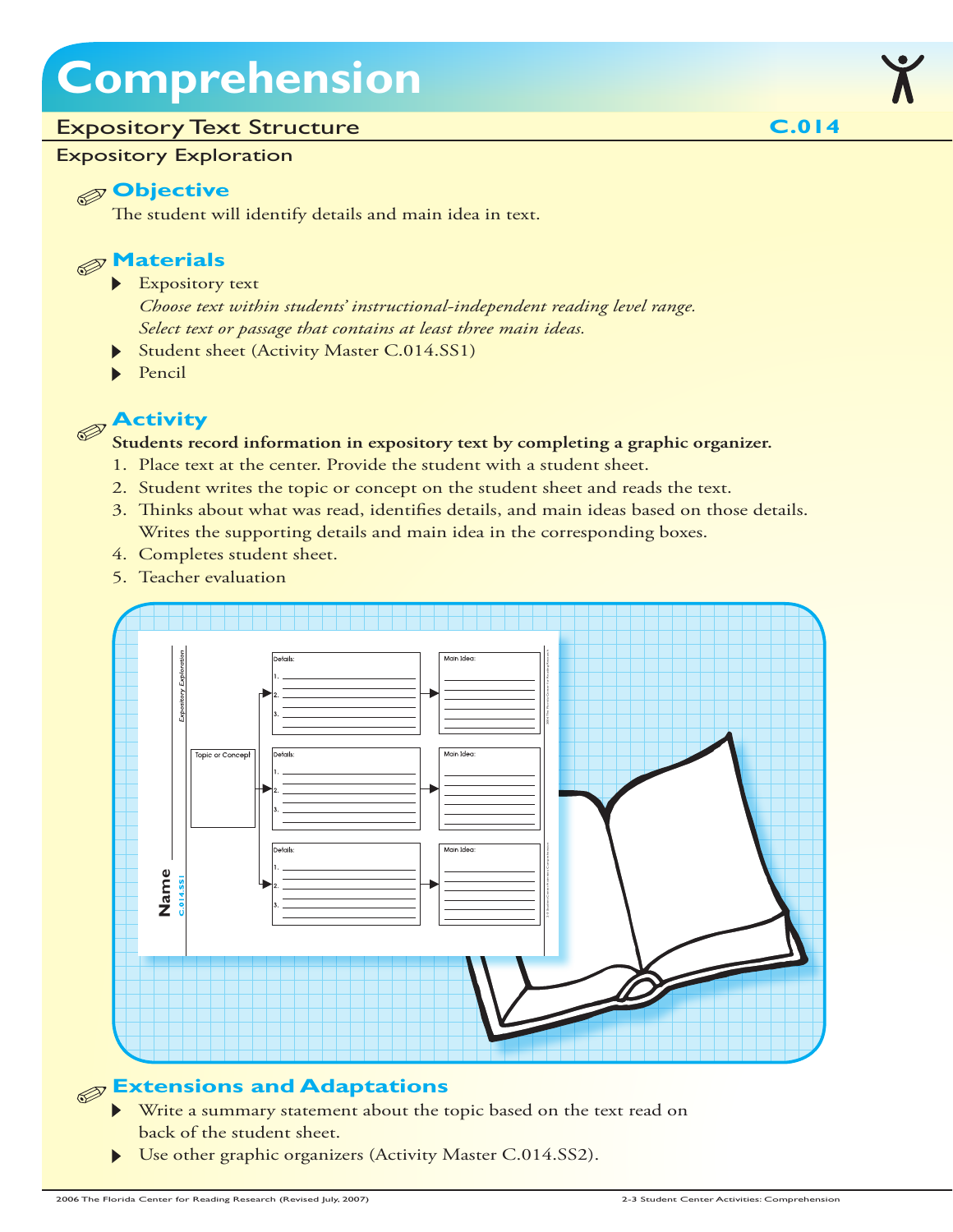### **Name**

**C.014.SS1**

Expository Exploration